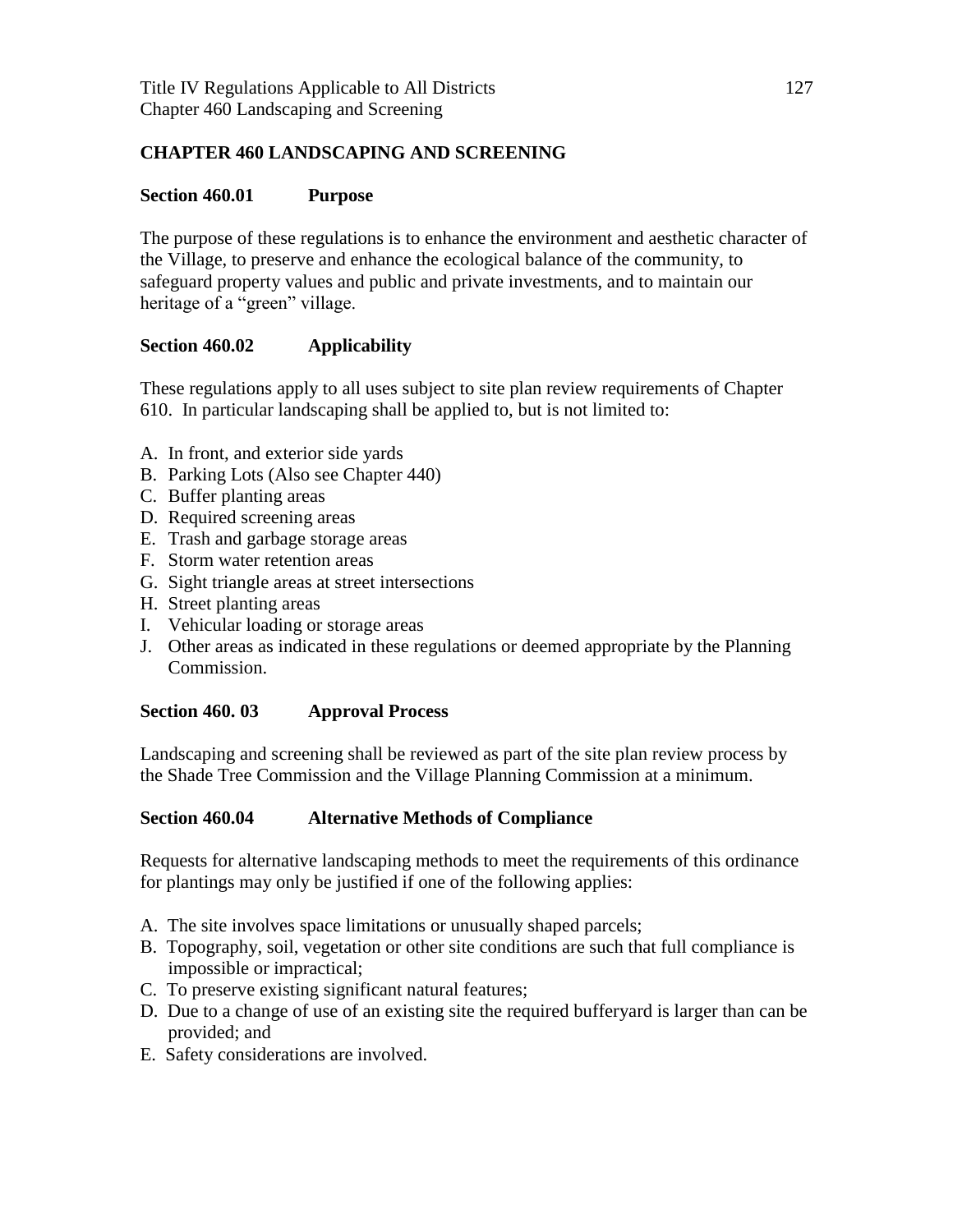Title IV Regulations Applicable to All Districts 128 Chapter 460 Landscaping and Screening

Alternative materials and methods may be utilized if the alternative will equal these regulations in terms of quality, effectiveness, durability, hardiness, and performance.

### **Section 460.05 Plant Substitutions**

Due to the seasonal planting problems and lack of plant availability, approved landscape plans may require minor revisions. Such revisions to planting plans may be accepted if there is no reduction in the quality of plant material or no significant change in size or location of plant materials, and if the new plants are of the same general category, (i.e., shade, ornamental, or evergreen trees) and have the same general design characteristics (mature height, crown spread) as the materials being replaced. Proposed materials must also be compatible with the area to ensure healthy tree growth. If these criteria are not fulfilled, changes to the approved plans must be resubmitted and reviewed by Planning Commission and Shade Tree Commission.

### **Section 460.06 Landscaping Plan Preparation**

All landscaping plans should serve to enhance the physical environment and the projects aesthetic character.

All landscaping plans for projects subject to site plan review shall bear the seal of a certified landscape architect or other licensed professional authorized to prepare landscape plans. The Planning Commission may waive this requirement based on the size and scope of the project as long as the intent of these regulations are met.

### **Section 460.07 Landscaping Plan Submittal Requirements**

The landscaping plan shall contain at a minimum, the following:

- A. Location, general type and quality of existing vegetation, including specimen trees;
- B. Existing vegetation to be saved;
- C. Methods and details for protecting existing vegetation during construction and the approved sediment control plan if available;
- D. Locations and labels for all proposed plants;
- E. Plant lists or schedules with the botanical and common name, quantity, and spacing and size of all proposed landscape material at the time of planting;
- F. Plant lists or schedules showing the required and proposed quantities;
- G. Location and description of other landscape improvements such as earth berms, walls, fences, screens, sculptures, fountains, street furniture, lights, and courts or paved areas; and
- H. Planting and installation details as necessary to ensure conformance with all required standards.
- I. Locations of current and future utility lines and easements.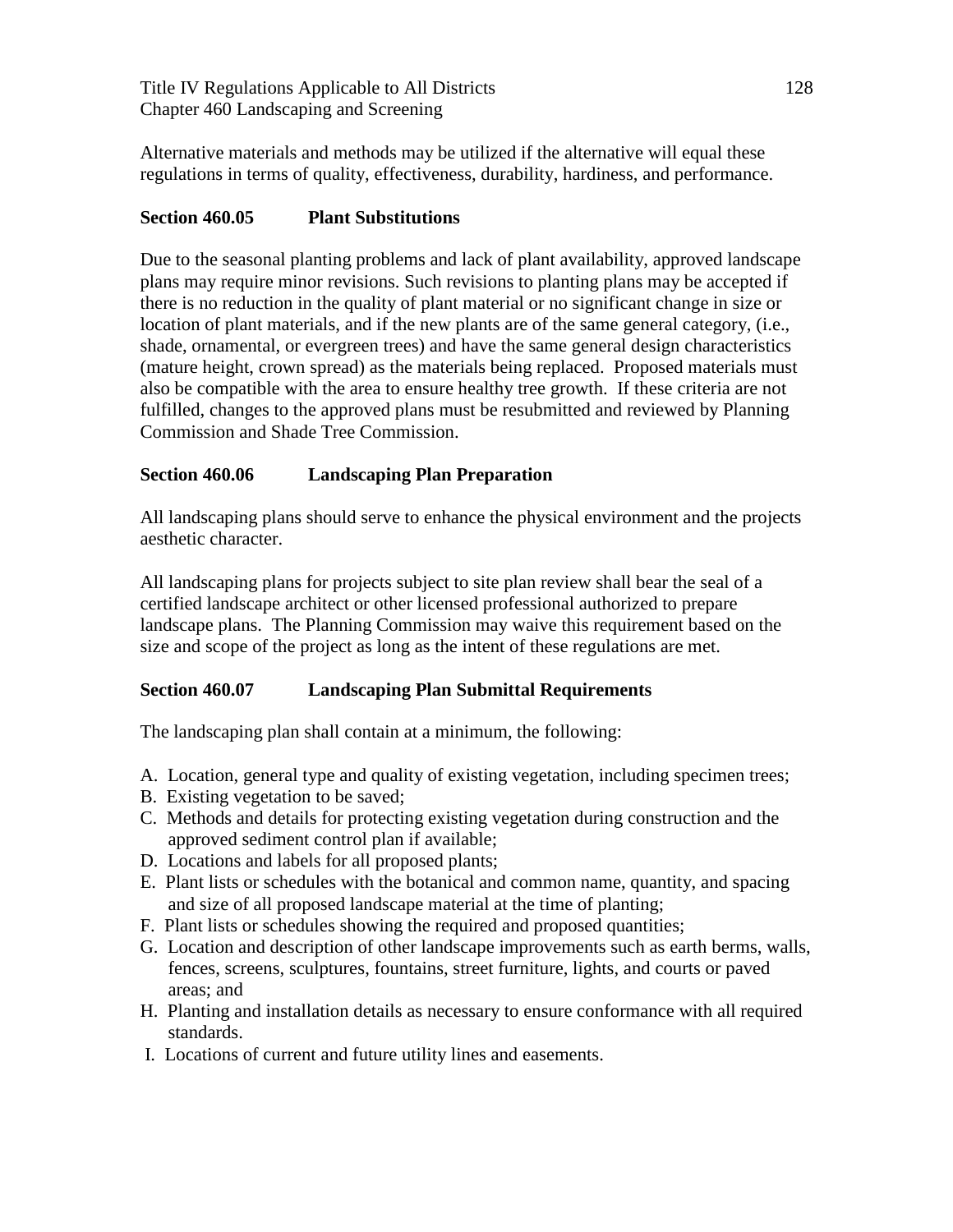Title IV Regulations Applicable to All Districts 129 Chapter 460 Landscaping and Screening

#### **Section 460.08 Enforcement and Maintenance**

All plant material shall be installed as per the approved landscaping plan and guaranteed for a period of 1 year from initial installation. If any plant material dies within the first year the owner must replace it. To insure that plant material will be installed, a cash escrow for the value of the plant materials plus 10% shall be placed on deposit with the Village Clerk in conjunction with site plan review approval. Such deposit shall be returned upon completion of installation as per approved plans.

Within 30 days of installation, the individual who prepared the landscaping plan must submit written certification that healthy plants were properly installed and send such written confirmation to the Zoning Inspector who shall then inspect said installation for compliance.

All plant material installed shall be properly maintained. Failure to replace dead or diseased plants constitutes a zoning violation subject to the penalty provisions of this ordinance.

### **Section 460.09 Plant Material Selection Considerations**

The following items shall be taken into consideration in determining the appropriate plant materials to be selected for plantings:

- A. Identify the purpose(s) for the plant material:
	- 1. Shade
	- 2. Ornamental
	- 3. Buffer
	- 4. Screening
	- 5. Windbreak

### B. Planting Site Characteristics

(Plant material needs to be matched to the plant site characteristics.)

- 1. Soil composition
- 2. Hydrology
- 3. Size of site or planting area
- 4. Structures (existing and proposed)
- 5. Utilities location
- C. Plant Material Characteristics
	- 1. Size at maturity
	- 2. Crown shape
	- 3. Maintenance requirements
	- 4. Disease resistance
	- 5. Desired soil
	- 6. Sun/Shade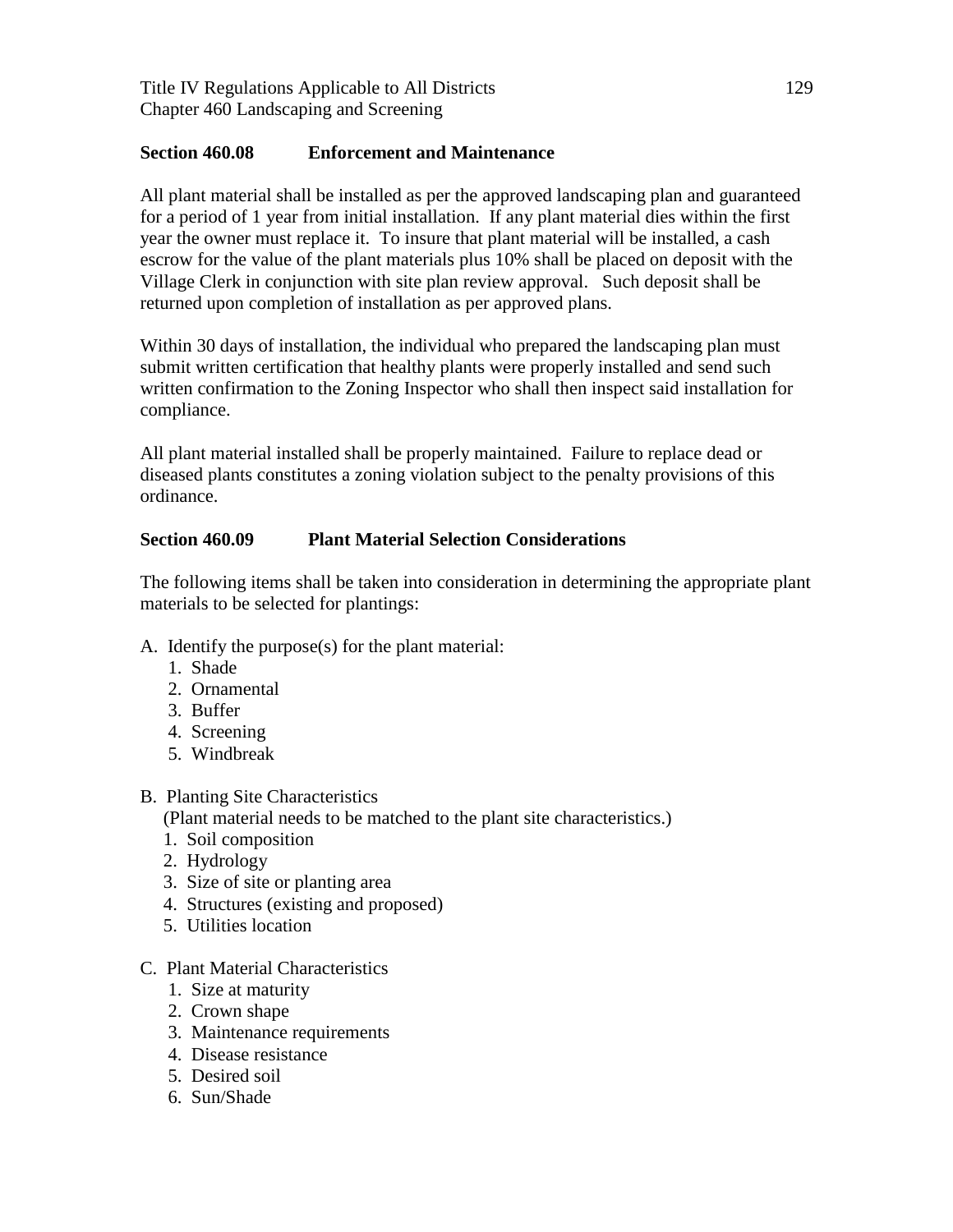Title IV Regulations Applicable to All Districts 130 Chapter 460 Landscaping and Screening

#### D. Other Urban Forestry Considerations

Diversification of plant material and age of representation

#### **Section 460.10 Plant Lists**

The following plant lists shall serve as a guide for the installation of plant materials. This list is based upon plants that are most likely to thrive in this climate and perform their intended function.

| <b>Botanic Name</b>             | <b>Common Name</b>           | <b>Comments</b> |
|---------------------------------|------------------------------|-----------------|
| Acer Saccharum and cvs.         | Sugar Maple                  |                 |
| Acer rubrum and cvs.            | <b>Red Maple</b>             |                 |
| Carya sp.                       | Hickory                      |                 |
| Celtis occidentalis             | Hackberry                    |                 |
| Crataegus sp. and cvs.          | Hawthorns (thornless)        |                 |
| Fraxinus sp. and cvs            | Ash                          |                 |
| Ginkgo biloba                   | Ginkgo                       | (male only)     |
| Gledistsia triacanthos, inermis |                              |                 |
| and cvs.                        | <b>Thornless Honeylocust</b> |                 |
| Gymnocladus disica              | Kentucky Coffee Tree         |                 |
| Liquidamber styraciflua         | <b>Sweet Gum</b>             |                 |
| Liriodendron tulipifera         | Tulip Tree                   |                 |
| Malus sp. and cvs.              | Apple (crab)                 |                 |
| Ostrya Virginiana               | American Hop Hornbeam        |                 |
| Platanus occidentalus           | Sycamore                     |                 |
| Platanus acerifolia             | <b>London Plane</b>          |                 |
| Pyrus sp. and cvs.              | Pear                         |                 |
| Quercus bicolor                 | Swamp White Oak              |                 |
| Quercus coccinea                | <b>Scarlet Oak</b>           |                 |
| Quercus imbricaria              | Shingle Oak                  |                 |
| Quercus palustris               | Pin Oak                      |                 |
| Quercus phellos                 | <b>Willow Oak</b>            |                 |
| Quercus prinus                  | <b>Chestnut Oak</b>          |                 |
| Quercus rubra                   | <b>Red Oak</b>               |                 |
| Quercus velutina                | <b>Black Oak</b>             |                 |
| Sopohora japonica               | Japanese Pagodatree          |                 |
| Tilia americana                 | American Linden              |                 |
| Tilia cordata and cvs.          | Little Leaf Linden           |                 |
| Tilia tomentosa                 | Silver Linden                |                 |

# **A. Recommended Shade Trees Suitable for Street Trees or Parking Lots as Well as Buffers and Screens**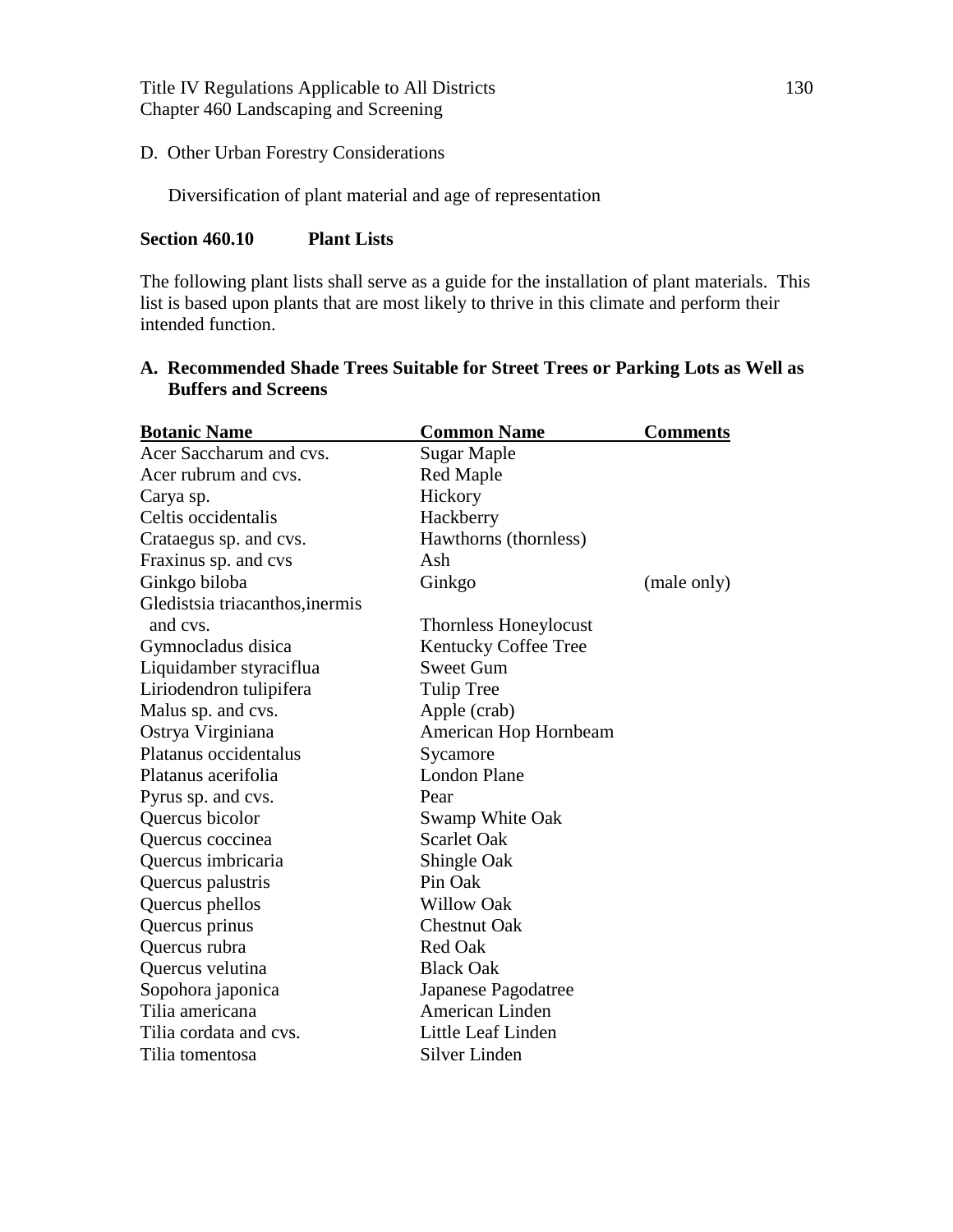### Title IV Regulations Applicable to All Districts 131 Chapter 460 Landscaping and Screening

| <b>Botanic Name</b> | <b>Common Name</b> | <b>Comments</b>                                            |  |
|---------------------|--------------------|------------------------------------------------------------|--|
| Ulmus sp. and cvs.  | Elm                | (species with high)<br>resistance to Dutch Elm<br>Disease) |  |
| Zelkova serrata     | Japanese Selkova   |                                                            |  |

### **B. Recommended Shade or Canopy Trees Suitable for Property Line Buffers and Nonvehicular Use Areas Only**

| <b>Botanic Name</b>          | <b>Common Name</b>      | <b>Comments</b>                                   |
|------------------------------|-------------------------|---------------------------------------------------|
| Acer saccharinum             | Silver Maple            | Large overextending<br>limbs (open areas<br>only) |
| Acer saccharum               | Sugar Maple             |                                                   |
| Betula lenta                 | <b>Sweet Birch</b>      |                                                   |
| Betula nigra                 | <b>River Birch</b>      |                                                   |
| Carya ovata                  | <b>Shagbark Hickory</b> |                                                   |
| Carya sp.                    | Hickory                 |                                                   |
| Fagus grandifolia            | American Beech          |                                                   |
| Fagus sylvatica              | European Beech          |                                                   |
| Fraxinus americana           | White Ash               |                                                   |
| Juglans nigra                | <b>Black Walnut</b>     |                                                   |
| Liriodendron tulipifera      | Tuliptree               |                                                   |
| Meta sequoia glypostroboides | Dawn Redwood            |                                                   |
| Ostrya virginiana            | Hop Hornbeam            |                                                   |
| Phellodendron amurense       | <b>Amur Cork Tree</b>   |                                                   |
| Plantanus acerifolia         | <b>London Plane</b>     |                                                   |
| Prunus virginiana            | Chokecherry             |                                                   |
| Quercus alba                 | White Oak               |                                                   |
| Quercus coccinea             | <b>Scarlet Oak</b>      |                                                   |
| Quercus palustris            | Pin Oak                 |                                                   |
| Quercus vellutina            | <b>Black Oak</b>        |                                                   |
| Sassafras albindum           | <b>Sassafras</b>        |                                                   |

# **C. Recommended Ornamentals-Suitable for Property Line Buffers or Site Element Screens (10-30 feet at maturity)**

| <b>Botanic Name</b>    | <b>Common Name</b> | Comments |
|------------------------|--------------------|----------|
|                        |                    |          |
| Amelanchier canadensis | Serviceberry       |          |
| Carpinus carolinia     | Ironwood           |          |
| Cercis candensis       | Red Bud            |          |
| Chioanthus virginicus  | Fringetree         |          |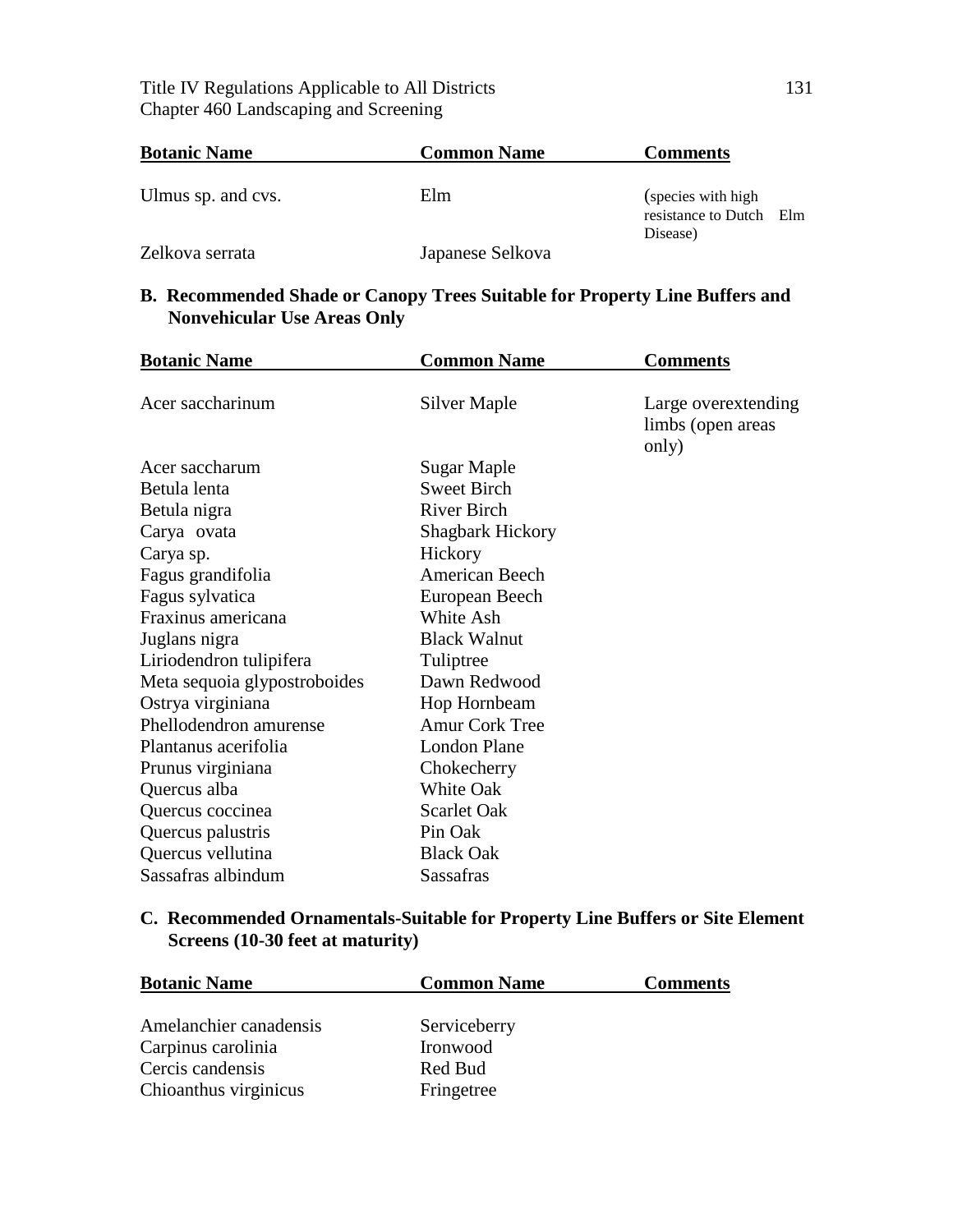| <b>Botanic Name</b>          | <b>Common Name</b>        | <b>Comments</b>                          |
|------------------------------|---------------------------|------------------------------------------|
| Cornus florida               | <b>Flowering Dogwood</b>  |                                          |
| Cornus kousa                 | Japanese Dogwood          |                                          |
| Cornus mas                   | Cornelian Cherry          |                                          |
| Crataegus spp. and cvs       | Hawthorns                 |                                          |
| Halesia carolinia            | Silverbells               |                                          |
| Hammamelis virginiana        | Witch Hazel               |                                          |
| Koelreuteria paniculata      | Golden Raintree           |                                          |
| Laburnum vossi               | Goldenchain               |                                          |
| Magnolia soulangeana         | Saucer Magnolia           |                                          |
| Magnolia virginiana          | Sweetbay Magnolia         |                                          |
| Malus sp.                    | <b>Crab Apple Species</b> | (Apple scab resistant<br>varieties only) |
| Oxydendrum arboreum          | Sourwood                  |                                          |
| Prunus sargentii             | <b>Sargent Cherry</b>     |                                          |
| Prunus serrulata cv Kwanzan  | Kwanzan Cherry            |                                          |
| Pyrus calleryana cv Bradford | <b>Bradford Pear</b>      |                                          |
| Pyrus calleryana cv Redspire | Redspire Pear             |                                          |
| Rhus glabra                  | <b>Smooth Sumac</b>       |                                          |
| Rhus typhina                 | <b>Staghorn Sumac</b>     |                                          |
| Sorbus aucuparia             | European Mountain Ash     |                                          |
| Styrax japonica              | Japanese Snowbell         |                                          |
| Syinga amurensis japonica    | Japanese Tree Lilac       |                                          |

### Title IV Regulations Applicable to All Districts 132 Chapter 460 Landscaping and Screening

# **D. Large Deciduous Shrubs Suitable for Use in Property Line Buffers or Site Element Screen (not clipped hedges) (mature height between 5 and 15 feet)**

| <b>Botanic Name</b>       | <b>Common Name</b>        | Comments  |
|---------------------------|---------------------------|-----------|
|                           |                           |           |
| Aronia melanocarpa        | <b>Black Chokeberry</b>   |           |
| Calycanthus floridus      | Sweet Shrub               |           |
| Cephalanthus occidentalis | <b>Buttonbush</b>         |           |
| Clethra acuminata         | Summersweet               |           |
| Cornus serica             | <b>Red Osier Dogwood</b>  |           |
| Enkianthus campanulatus   | <b>Redvien Enkianthus</b> |           |
| Euonynonous alatus        | <b>Burning Bush</b>       |           |
| Forsythia sp.             | Forsythia                 |           |
| Fothergilla major         | Large Fothergilla         |           |
| Ilex verticilsata         | Winterberry               | Decidious |
| Lindera benzoin           | Spicebush                 |           |
| Myica pennsylvania        | Bayberry                  |           |
| Philadelphus spp.         | <b>Mock Orange</b>        |           |
| Pysocarpus opulifolius    | <b>Common Ninebark</b>    |           |
| Sambucus canadensis       | Elderberry                |           |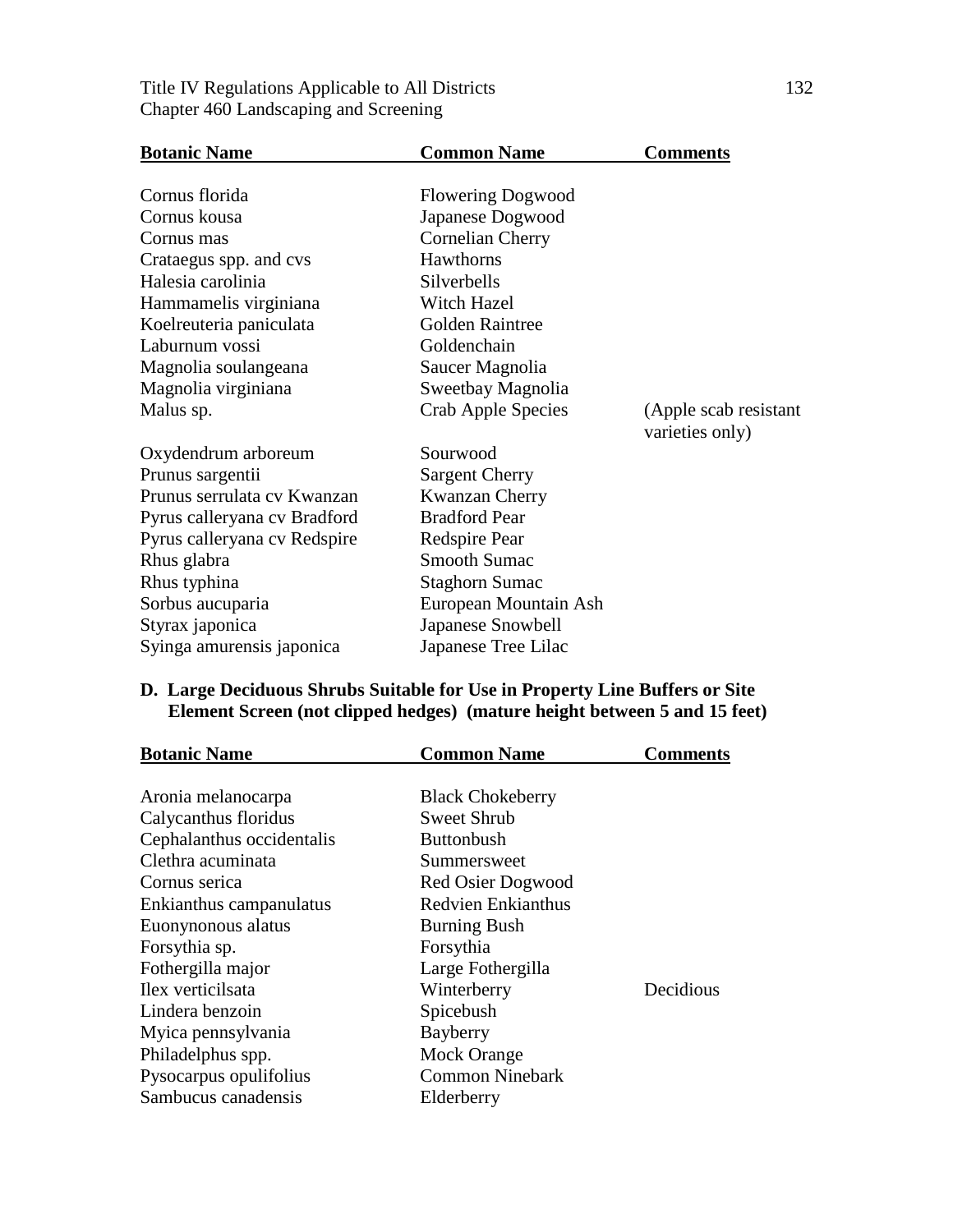# Title IV Regulations Applicable to All Districts 133 Chapter 460 Landscaping and Screening

| <b>Botanic Name</b>  | <b>Common Name</b>        | <b>Comments</b> |
|----------------------|---------------------------|-----------------|
|                      |                           |                 |
| Spirea nipponica     | <b>Snow Mound Spirea</b>  |                 |
| Vaccinium corymbosum | Blueberry                 |                 |
| Viburnum dentatum    | Arrow Wood                |                 |
| Viburnum lentago     | Nannyberry                |                 |
| Viburnum prunifolium | <b>Black Haw</b>          |                 |
| Viburnum spp.        | Other large Viburnums     |                 |
| Viburnum trilobum    | <b>American Cranberry</b> |                 |

### **E. Deciduous or Evergreen Shrubs Suitable for Clipped Hedges in Property Line Buffers or Site Element Screens (6-20 feet at maturity)**

| <b>Botanic Name</b>       | <b>Common Name</b>            | <b>Comments</b> |
|---------------------------|-------------------------------|-----------------|
| Acanthopanax pentaphyllus | Five Leaf Aralia              |                 |
| Aronia arbutifolia        | Chokeberry                    |                 |
| Berberis sp.              | Barberry Sp.                  |                 |
| Cornus mas                | Cornelian Cherry              |                 |
| Cotoneaster salicifolia   | <b>Willowleaf Cotoneaster</b> |                 |
| Euonymous alatus          | Winged Euonymous              |                 |
| Euonymous fortuneii       |                               |                 |
| vegetus sarcoxie          | Big Leaf Wintercreeper        |                 |
| Ilex crenata compacta     | <b>Compact Japanese Holly</b> |                 |
| Ilex glabra               | Inkberry                      |                 |
| Ilex crenata hetzi        | <b>Hetz Holly</b>             |                 |
| Juniperus chinensis       |                               |                 |
| pfitzeriana compacta      | Compact Pfitzer Juniper       |                 |
| Philadelphus lemionei     | Mock Orange                   |                 |
| Taxux baccata             | <b>English Yew</b>            |                 |
| Taxus brownii             | <b>Brown's Yew</b>            |                 |
| Taxus canadensis          | Canada Yew                    |                 |
| Taxus densiformis         | Dense Yew                     |                 |
| Taxus media Hatfieldi     | <b>Hatfield Yew</b>           |                 |
| Viburnum dentatum         | <b>Arrow Wood</b>             |                 |
| Viburnum lentago          | Nannyberry                    |                 |
| Viburnum opulus           | European Cranberry Bush       |                 |
| Viburnum prunifolium      | <b>Black Haw</b>              |                 |
| Thuja sp.                 | Arborvitae                    |                 |

# **F. Evergreen Shrubs Suitable for Site Element Screens**

| <b>Botanic Name</b>      | <b>Common Name</b> | <b>Comments</b>          |
|--------------------------|--------------------|--------------------------|
| Azalea-evergreen species | Azalea             | must reach 3 foot height |
| Chamaecyparis obtusa     | Chamaecyparis      |                          |
| Chamaecyparis pisifera   | Chamaecyparis      |                          |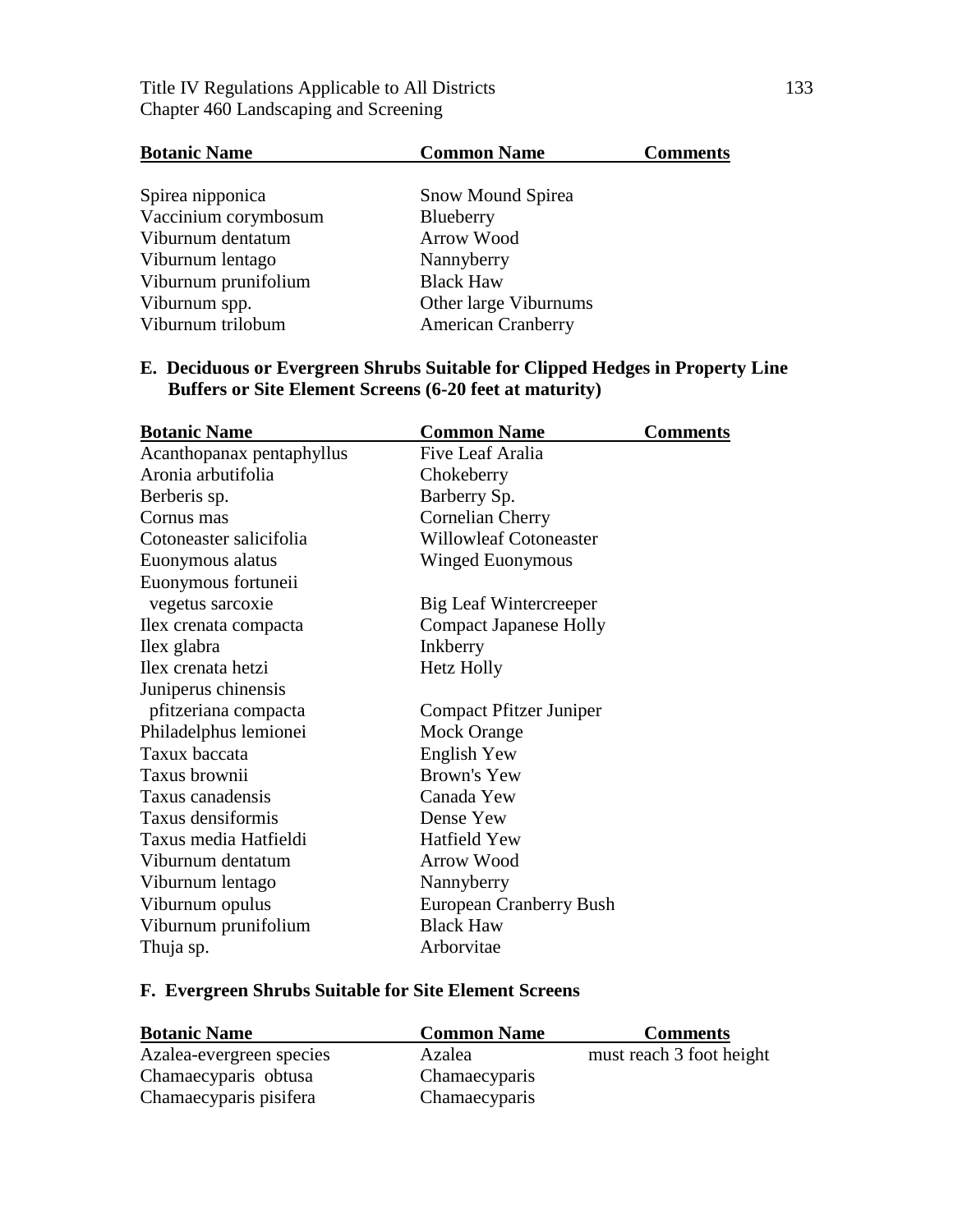Title IV Regulations Applicable to All Districts 134 Chapter 460 Landscaping and Screening

| <b>Botanic Name</b>      | <b>Common Name</b>          | <b>Comments</b> |
|--------------------------|-----------------------------|-----------------|
| Ilex crenata "hetzi"     | Japanese Holly              |                 |
| Ilex glabra              | Inkberry                    |                 |
| Ilex mesevvea            | <b>Blue Holly Series</b>    |                 |
| Juniperus virginiana     | <b>Eastern Red Ceder</b>    |                 |
| Kalmia latifolia and cys | <b>Mountain Laurel</b>      |                 |
| Leucothoe fontanessiana  | Leucothoe                   |                 |
| Pieris floribunda        | Mountain Andromeda          |                 |
| Peiris japonica          | Japanese Andromeda          |                 |
| Rhododendron sp.         | Various Large Rhododendrums |                 |
| Taxus sp.                | Yew                         |                 |
| Thuja Sp.                | Arbovitae                   |                 |
| Viburnum rhyzidophillum  | Leatherleaf Viburnum        |                 |

# **G. Evergreen Trees Suitable for Property Line Buffers or Site Element Screens**

| <b>Botanic Name</b>   | <b>Common Name</b>      | <b>Comments</b> |
|-----------------------|-------------------------|-----------------|
| Abies concolor        | White Fir               |                 |
| Ilex opaca            | American Holly          |                 |
| Picea abies           | Norway Spruce           |                 |
| Picea omorika         | Siberian Spruce         |                 |
| Picea pungens         | Colorado Spruce         |                 |
| Pinus strobus         | White Pine              |                 |
| Pinus thunbergii      | Japanese Black Pine     |                 |
| Pseudotsuga menziesii | Douglas Fir             |                 |
| Tsuga canadensis      | <b>Canadian Hemlock</b> |                 |
| Tsuga caroliniana     | Carolina Hemlock        |                 |

### **H. Canopy Trees Suitable for Stormwater Detention Basins**

| <b>Botanic Name</b> | <b>Common Name</b>                                                 | <b>Comments</b> |
|---------------------|--------------------------------------------------------------------|-----------------|
|                     | Note: * = Usually well drained, but subject to occasional flooding |                 |
|                     | $+$ = Permanently wet areas                                        |                 |

| Red Maple               | $^{+}$ |
|-------------------------|--------|
| <b>Silver Maple</b>     | $\ast$ |
| <b>River Birch</b>      | $\ast$ |
| <b>Shagbark Hickory</b> | $\ast$ |
| White Ash               | $\ast$ |
| <b>Sweet Gum</b>        | $+$    |
| <b>Black Gum</b>        | $\ast$ |
| <b>Willow Oak</b>       | $\ast$ |
|                         |        |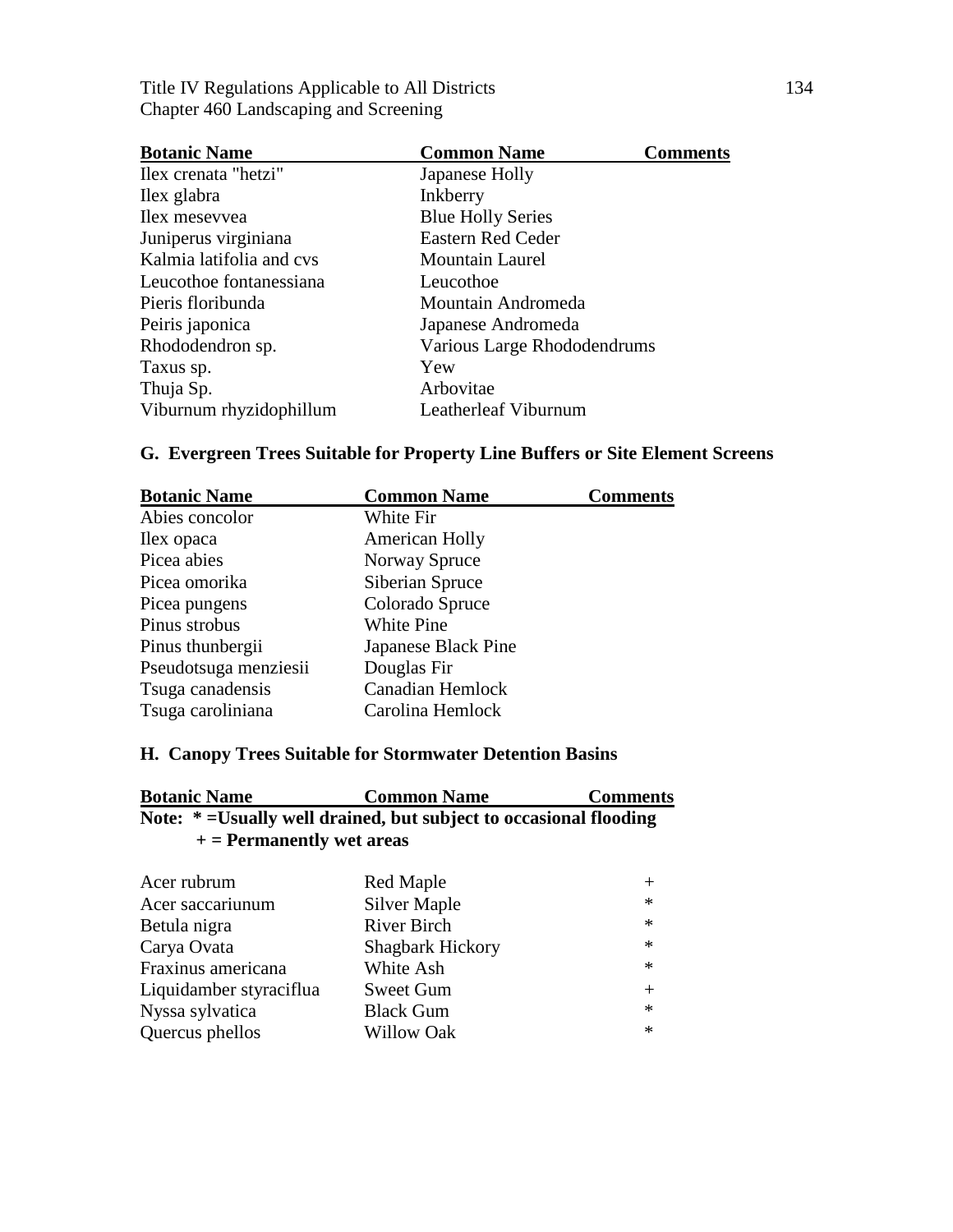| <b>Botanic Name</b><br><b>Common Name</b> | <b>Comments</b> |
|-------------------------------------------|-----------------|
|-------------------------------------------|-----------------|

### **Note: \* =Usually well drained, but subject to occasional flooding + = Permanently wet areas**

| Quercus bicolor    | Swamp White Oak     |        |
|--------------------|---------------------|--------|
| Quercus pallustris | Pin Oak             | $\ast$ |
| Taxodium distichum | <b>Bald Cypress</b> |        |

### **I. Deciduous/Evergreen Ornamental Trees Suitable for Stormwater Detention Basins**

### **Note: \* =Usually well drained, but subject to occasional flooding + = Permanently wet areas**

| <b>Botanic Name</b>         | <b>Common Name</b> | <b>Comments</b> |
|-----------------------------|--------------------|-----------------|
| Amelanchiar canadensis      | Shadbush           | ∗               |
| Carpinus carolinia          | Ironwood           | $\ast$          |
| Chloanthus virginiana       | Fringetree         | $\ast$          |
| Magnolia virginiana         | Sweetbay           | $\ast$          |
| Salix caprea                | Willow             |                 |
| Salix discolor              | Willow             |                 |
| Thuja occidentalis cv nigra | Arborvitae         | $\ast$          |

### **J. Deciduous or Evergreen Shrubs Suitable for Stormwater Detention Basins**

| <b>Botanic Name</b>       | <b>Common Name</b>    | <b>Comments</b> |
|---------------------------|-----------------------|-----------------|
| Aronia arbutifolia        | <b>Red Chokeberry</b> | $^{+}$          |
| Caly canthus florida      | Sweetshrub            | *               |
| Cephalanthus occidentalis | <b>Button Bush</b>    | $\pm$           |
| Clethra alnifolia         | Summersweet           | $^{+}$          |
| Cornus amonum             | <b>Silky Dogwood</b>  | $^{+}$          |
| Cornus serica             | Red-Stem Dogwood      | $^{+}$          |
| Hammamelis virginiana     | Witch Hazel           | ∗               |
| Ilex glabra               | Inkberry              | $^{+}$          |
| Ilex verticilata          | Winterberry           | $^+$            |
| Lindera benzoin           | Spice Bush            | *               |
| Myrica cerifera           | Southern Bayberry     | *               |
| Myrica pennsylvanica      | Northern Bayberry     | $\pm$           |
| Rhodendendron nudiflorum  | Pinxterbloom Azalea   | $^{+}$          |
| Rhodendendron viscosim    | Swamp Azalea          | $^{+}$          |
| Sambucus canadensis       | Elderberry            | *               |
| Viburnum cassanoides      | Witherod              | *               |
| Viburnum dentatum         | Arrow Wood            | *               |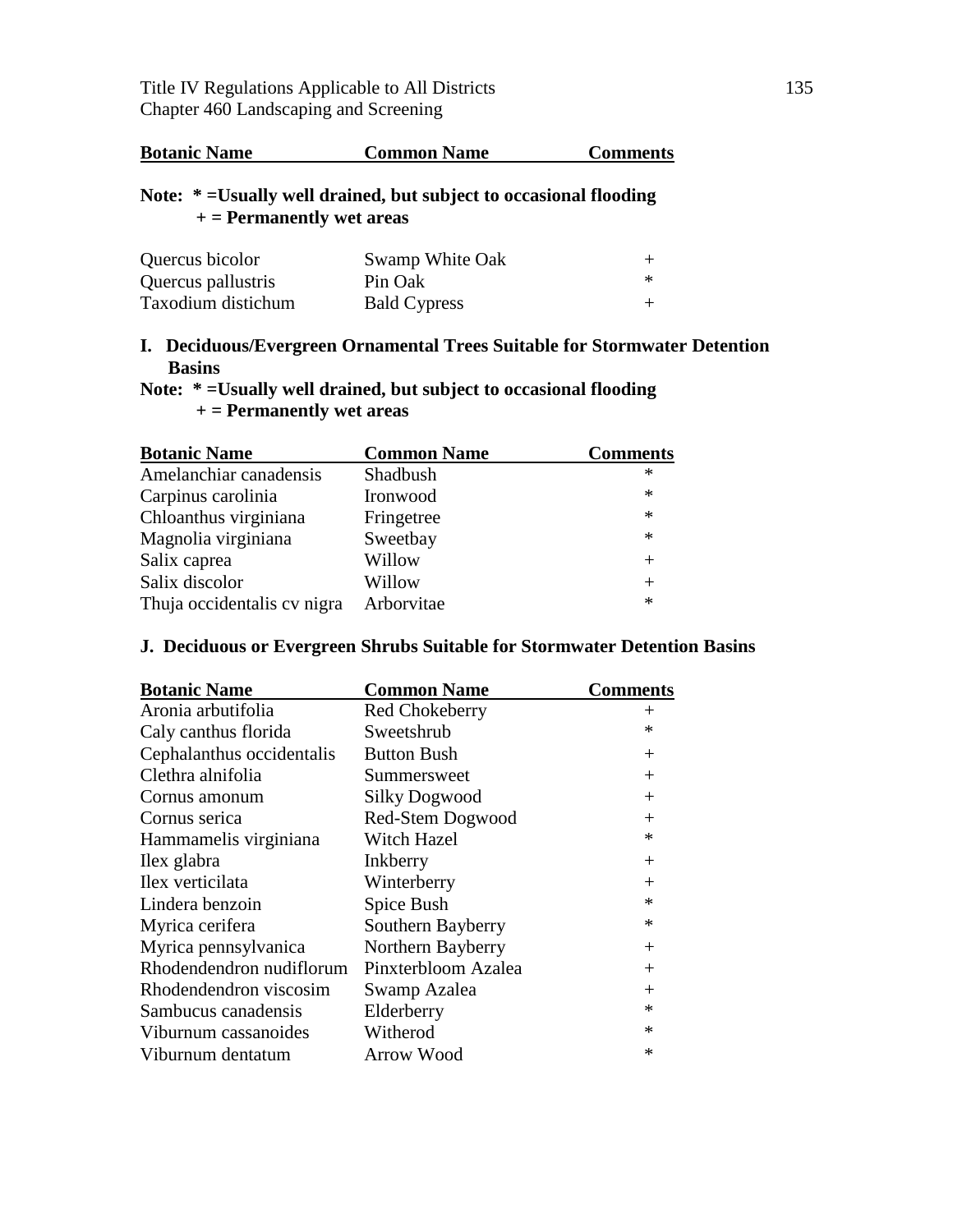Title IV Regulations Applicable to All Districts 136 Chapter 460 Landscaping and Screening

| <b>Botanic Name</b> | <b>Common Name</b>        | <b>Comments</b> |
|---------------------|---------------------------|-----------------|
| Viburnum lentago    | Nannyberry                | ∗               |
| Viburnum tribolum   | <b>American Cranberry</b> | ∗               |

#### **K. Herbaceous Perennials Suitable for Detention Basins**

#### **Note: \* =Usually well drained, but subject to occasional flooding + = Permanently wet areas**

| <b>Botanic Name</b>    | <b>Common Name</b>        | <b>Comments</b> |
|------------------------|---------------------------|-----------------|
| Aster novae angliae    | New England Aster         | ×               |
| Chrysanthemum          |                           |                 |
| lencanthemum           | Ox-Eye Daisy              | *               |
| Echinacea purpurea     | <b>Purple Cornflower</b>  | $\ast$          |
| Eupatorium dubium      | Jo Pye Weed               | $*_{+}$         |
| Eupatorium fistulosum  | Hollow Joe Pye Weed       | $*_{+}$         |
| Hemerocallis sp.       | Day Lily                  | $\ast$          |
| Hesperis matronalis    | Dames Rocket              | $\ast$          |
| Hibiscus moshentos     | <b>Rose Mallow</b>        | $+$             |
| Iris pseudocaris       | <b>Yellow</b> Iris        | $*_{+}$         |
| Iris vericolor         | <b>Blue Flag</b>          | $+$             |
| Lobelia cardinalis     | <b>Cardinal Flower</b>    | $*_{+}$         |
| Lobelia siphilitica    | <b>Blue Lobelia</b>       | $*_{+}$         |
| Monarda didyma         | Bee Balm                  | $*$             |
| Panicum virgatum       | Switchgrass               | $*_{+}$         |
| Rudbeckia sp.          | <b>Black Eyed Susan</b>   | $\ast$          |
| Scirpus acustus        | <b>Hard Stem Bullrush</b> | $^{+}$          |
| Spartina alternifolia  | Cordgrass                 | $^{+}$          |
| Typha latifolia        | <b>Common Cattail</b>     | $\pm$           |
| Veronia noveboracensis | New York Iron Weed        | $\ast_+$        |

#### **Section 460.11 Landscape Standards and Specifications**

A minimum area of 15% of each new or redeveloped site, excluding single family dwellings, shall be landscaped. Landscaping and screening within parking areas may be counted toward this requirement. The Planning Commission may reduce or waive this requirement when it is demonstrated that the spirit and intent of these requirements are accomplished through other means or the nature of the change does not require additional landscaping.

- A. In addition to the requirements in Chapter 440, the following standards shall guide the number and placement of plantings for landscaping within the Village:
	- 1. *Shade Trees for Street Planting*
		- a. Shade trees shall be planted by the developer along each side of all streets,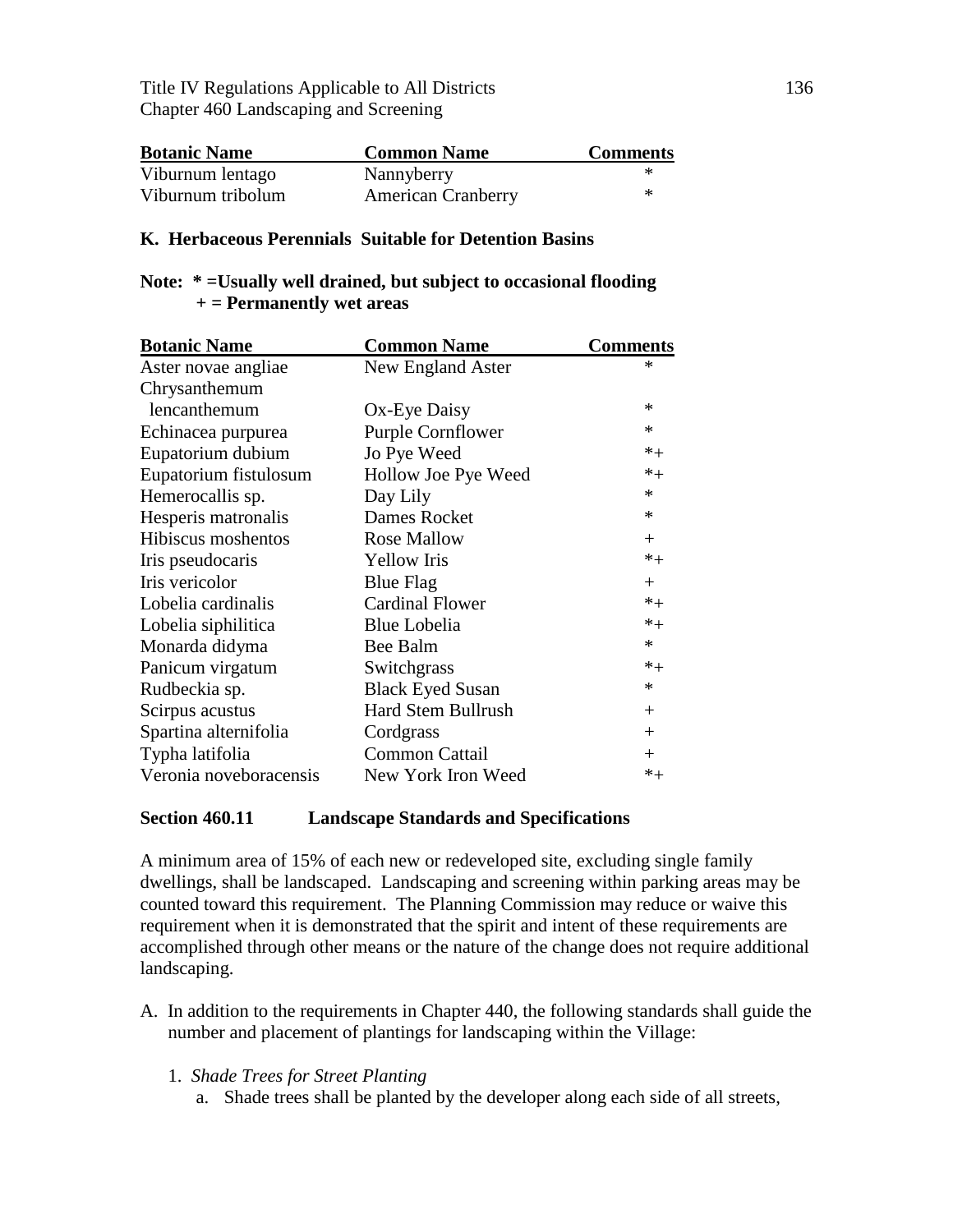Title IV Regulations Applicable to All Districts 137

Chapter 460 Landscaping and Screening

public or private for residential subdivisions and for all development in nonresidential districts. In locations where healthy and mature shade trees exist, the requirements for new trees may be waived or modified.

- b. In commercial areas, street trees shall be required in addition to any proposed on site landscaping to provide the shading, visual enhancement and continuity for the landscape.
- c. Any existing street tree that constitutes a specimen or mature tree may be substituted for the required street tree.
- d. Trees shall be selected that will shade large paved areas. Trees should be a minimum of 20' but generally not greater than 40' to accomplish such shading.
- e. Such trees shall normally be spaced at intervals of no greater than 40 feet along both sides of each street, including arterial roads, but not including rear access lanes or alleys.
- f. Street tree placement shall include consideration for vehicle line of sight, entrance and exit curb cuts, street light and traffic control devices, and other site specific conditions as part of the design review process.
- g. Species shall be selected following the plant material selection guidelines of Section 460.09 and according to the following criteria:
	- 1. Cast moderate shade to dense shade in the summer;
	- 2. Survive at least 30 years.
	- 3. Mature height of:
		- a. Large trees-50 feet or greater;
		- b. Medium size trees-30'-50';
		- c. Small trees-up to 30'.
	- 4. Tolerant of pollution and direct or reflected heat.
	- 5. Require little maintenance by being structurally sound. Insect and disease resistant varieties shall be selected when available.
	- 6. Be able to survive without irrigation after establishment; and
	- 7. Be of native origin, provided they meet the above criteria.
- h. In storefront areas, the street treescape shall consist of deciduous species that branch above 8 feet to facilitate viewing of storefronts and signage.
- i. Street trees and parking lot trees shall have a minimum of:
	- 1. Small Trees-4' diameter planting area;
	- 2. Medium Trees-6' diameter planting area;
	- 3. Large Trees-8' diameter planting area.
- j. The street tree list designates recommended tree species.
- k. For Residential Districts:
	- 1. Street trees shall normally be planted at 40-foot intervals for medium to large trees and 20' intervals for small trees.
	- 2. Street trees shall be planted at the following distances from:
		- a. Public sidewalk and curbs: large trees-4 ft; medium trees-3 feet, and small trees 2 feet.
		- b. Sewer or water lines: At least 10 feet away from sewer or water lines, and at least 5 feet from a driveway.
		- c. Overhead utility lines: 10 feet and may not be planted underneath unless they are small trees.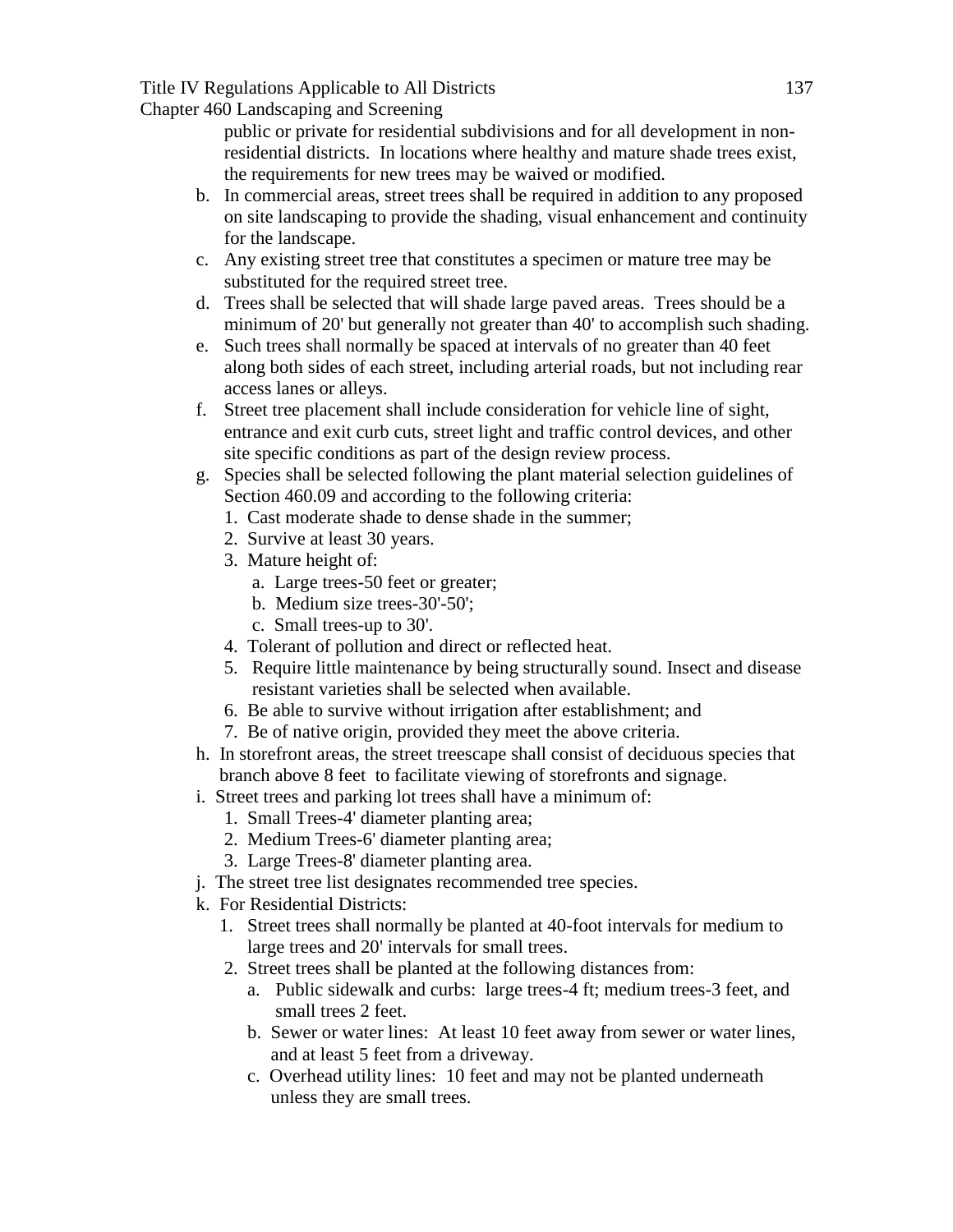- d. Street corners and fire hydrants: 35 feet from street corners measured from the point of nearest intersecting curbs or curblines. No tree shall be planted closer than 10 feet from any fire hydrant.
- 3. All street trees in residential districts shall be installed with the same planting area as in 2. h. above.

### 2. *Perimeter/Buffer Landscaping and Screening*

- a. Screening shall be used to protect adjoining properties and roadways from noise, glare, and uses that are visually incompatible with neighboring uses. Screening is required:
	- 1. On sites which involve loading or unloading, (including storage of vehicles and boats), trash, or disposal areas.
	- 2. Where exterior storage areas are visible from roadways, sidewalks or nearby residential properties.
	- 3. When noise not typically occurring in residential areas is expected to project onto nearby properties.
	- 4. To screen parking areas from motorist, pedestrian, and adjoining residential properties.
	- 5. Where commercial district abuts a residential district or where industrial district abuts a residential district.
- b. Landscaped screens shall be designed to complement other landscaping occurring naturally on the site, planted previously, or approved as part of a site plan review. Whenever possible, existing vegetation and land form shall be used to create screens.
- c. The screen shall be capable of providing screening all through the year.
- d. When noise is a likely to be a factor, the screen shall be of sufficient construction to be an effective noise buffer.
- e. Screening shall consist of trees and plants and may include masonry or wood fencing used with or without berms. Screening shall consist of a functional and well designed combination of the following:
	- 1. Vegetative ground cover.
	- 2. Coniferous and deciduous shrubs.
		- a. Specimens of which will reach and maintain a height of at least 5 feet at full growth.
		- b. Plants shall measure a minimum of 3 feet in height at the time of planting and are expected to attain a height of 5 feet in 3 years.
		- c. Evergreen shrubs shall not normally be planted any closer than 6 feet on center.
		- d. Shrubs shall not normally be planted closer than 6 feet to planted trees, nor within the drip line of existing protected trees.
		- e. For buffer areas, evergreen shrubs shall be provided at the following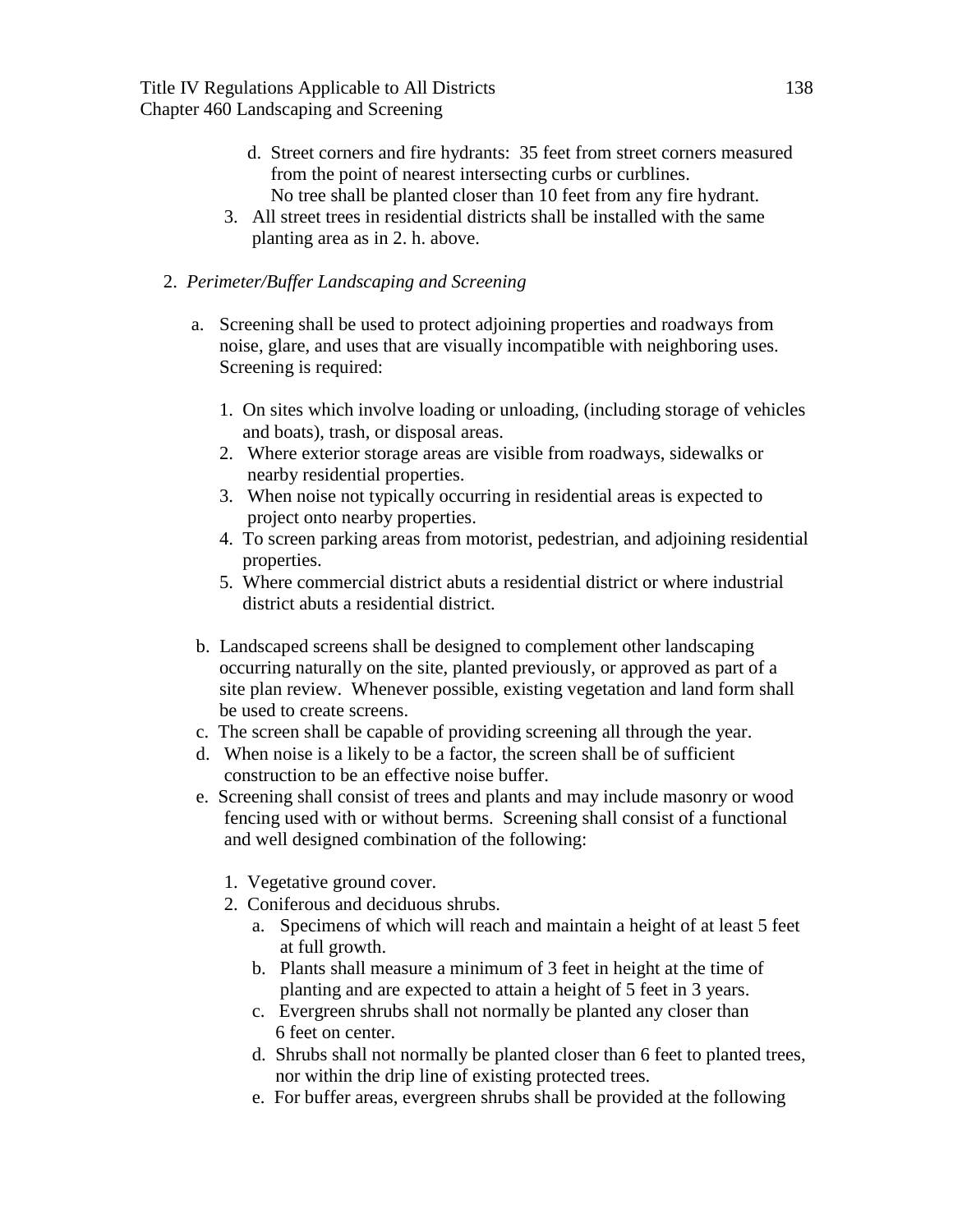rates:

| <b>Required Buffer Width</b> | <b>One Shrub Per</b>     |  |
|------------------------------|--------------------------|--|
| 20 ft. or less               | 50 sq. ft. of buffer     |  |
| 21 ft. to 30 ft.             | 75 sq. ft of buffer      |  |
| 31 ft. to 50 ft.             | 125 sq. ft. of buffer    |  |
| $>50$ ft.                    | 200 square ft. of buffer |  |
|                              |                          |  |

Variations in quantities and spacing of buffer shrubs may be approved when larger plants are provided.

- 3. Coniferous and Deciduous Trees
	- a. Species and sizes of which will be chosen to best accomplish an adequate screen, ie., evergreens for visual screening, deciduous trees for seasonal screening.
	- b. Trees shall be distributed along the entire length of any required buffer area.
	- c. For buffer areas, trees shall be planted at the following rate:

| <b>Required buffer width</b> | <b>One Tree Per</b>      |
|------------------------------|--------------------------|
| 20 ft. or less               | 200 square ft. of buffer |
| 21 ft. to 30 ft.             | 300 square ft of buffer  |
| 31 ft. to 50 ft.             | 350 square ft. of buffer |
| $>50$ ft.                    | 400 square ft. of buffer |

- f. Natural slope and existing vegetation may be substituted for some or all of the requirements above, provided that these features serve to screen the area from adjoining properties and roadways.
- B. The landscape contractor shall furnish and install and/or dig, ball, burlap, and transplant materials listed on the plant schedule. Bare root is not typically permitted for any tree.
- C. Plant materials shall conform to the requirements described in the latest edition of American Standard for Nursery Stock, which is published by the American Association of Nurserymen. Plants shall be nursery grown unless otherwise approved by the Planning Commission and Shade Tree Commission.
- D. Plants shall conform to the following minimum measurements: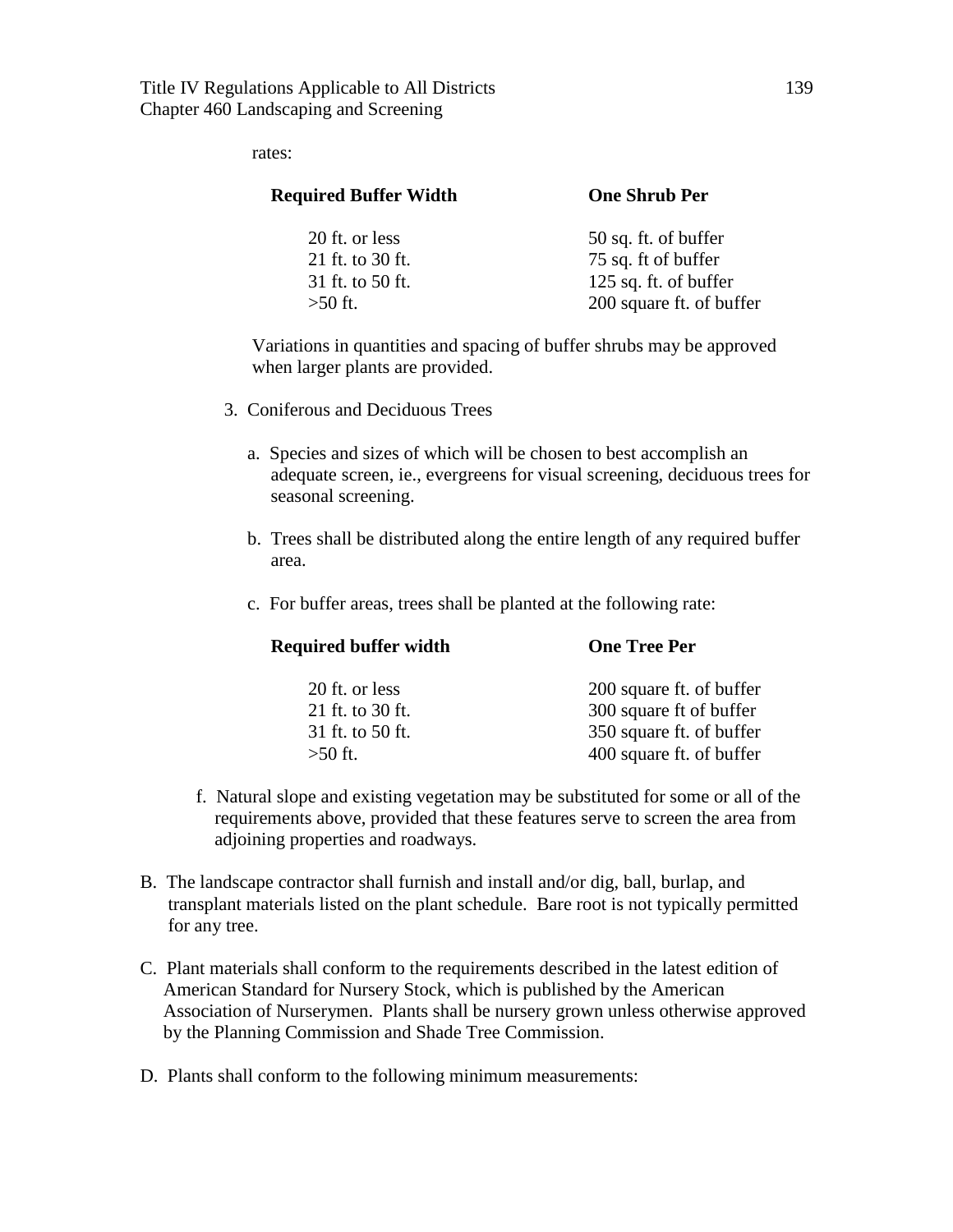Title IV Regulations Applicable to All Districts 140 Chapter 460 Landscaping and Screening

- 1. Caliper measurements shall be taken six inches above grade for trees under four inches in diameter and 12 inches above grade for trees four inches in diameter and larger.
- 2. Minimum branching height for all medium and large shade trees shall be six feet.
- 3. Minimum size for medium and large shade trees shall be 2.5 to three inches in diameter, 12-14 feet in height.
- 4. Minimum size for small shade trees shall be 1.5 inches to 1.75 inches in diameter, four to seven feet in height.
- 5. Minimum size for evergreen trees shall be six to eight feet in height.
- 6. Minimum size for shrubs shall be 36 inches in height. If used for screening, they shall be of a variety that can be expected to reach 4-5 feet in height within 3 years of planting.
- E. A professional horticulturalist/nurseryman shall be consulted to determine the proper time to move and install plant material so that stress to the plant is minimized. Planting of deciduous material may be continued during months provided there is no frost in the ground and frost free topsoil planting mixtures are used.
- F. A landscape contractor shall excavate all plant pits, vine pits, hedge trenches, and shrub beds as follows:
	- 1. All pits shall be generally circular in outline with vertical sides. The tree pit shall be deep enough to allow one-eighth of the ball to be above the existing grade. Plants shall rest on undisturbed existing soil or well compacted backfill. The tree pit must be a minimum of nine inches larger on every side than the ball of the tree.
	- 2. If areas are designated as shrub beds or hedge trenches, they shall be cultivated to at least 18 inches in depth. Areas designated for ground covers and vines shall be cultivated to at least 12 inches in depth.
- G. Each tree, shrub, or vine shall be pruned in an appropriate manner, in accordance with accepted, standard practice. Plant Maintenance Standards to be followed are ANSI A-300-1995.
- H. All trenches and shrub beds shall be edged and cultivated to the lines shown on the drawing. The areas around isolated plants shall be edged and cultivated to the full diameter of the pit. Sod that has been removed and stacked shall be used to trim the edges of all excavated areas to the neat lines of the plant pit saucers, the edges of shrub areas, hedge trenches and vine pockets.
- I. After cultivation, all plant materials shall be mulched with a two to three inch layer of bark, peat moss, or another approved material over the entire area of the bed or saucer. Mulch material shall not contact base or stem of plant material.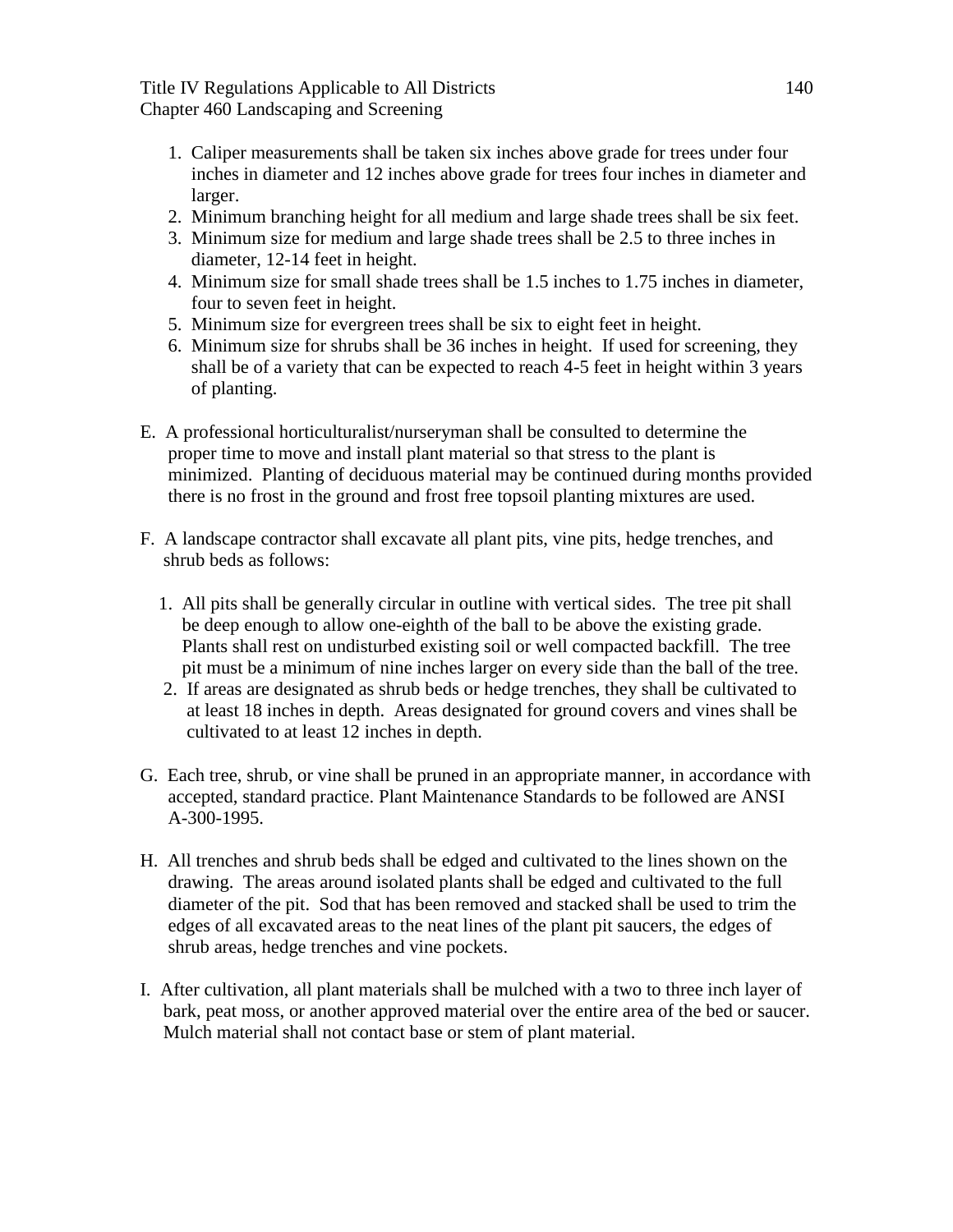### **Section 460.12 Tree Preservation and Care During Construction**

- A. Every effort shall be made during construction to preserve existing healthy trees and shrubs on the site.
- B. Preservation of trees and vegetation of special significance due to size, age, habitat, or historical significance is highly encouraged.
- C. A mature tree, tree mass or woodland shall be considered to remain only if it meets all of the following criteria:
	- 1. The outermost branches of the tree(s) are at least five feet from any proposed buildings, structures, paving, parking or utilities (overhead or underground)
	- 2. The outermost branches of the tree (s) are at least five feet from any proposed changes in grade or drainage such as excavations, mounding or impoundments.
	- 3. The tree(s) are clear of any proposed sight triangles, and do not by their location or apparent health, pose any undue threat to the health, safety and welfare of the community.
- D. Mature trees, tree masses, or woodlands that do not fit the above criteria shall be designated "To Be Removed" on landscaping plans. These trees will be removed in the field during construction process.
- E. It shall be incumbent on the applicant to prove that vegetation removal is minimized by showing that no alternative layouts are possible, and that no alternative clearing or grading plan would reduce the loss of mature trees, tree masses and woodlands.
- F. All tree save areas shall be unmistakably delineated in the field so that it is obvious to all equipment operators and other construction personnel. A temporary physical barrier such as a snow fence shall be erected a minimum of one foot outside the dripline on all sides of individual trees, trees masses or woodlands prior to major clearing or construction. The barrier shall be placed to prevent the disturbance to or compaction of soil inside the barrier, and shall remain until construction is complete. The barrier shall be shown on the landscape plan.
- G. Transplanting Existing Plant Material: Specimen trees or individual trees moved from woodlands or tree masses designated "To Be Removed" may be transplanted with a tree spade from one area of the site to another conforming to requirements of this chapter.
- H. The following practices are considered harmful in a tree save area: grading or trenching, placing backfill near trees, driving or parking equipment in save areas, and dumping of trash, storage of construction materials and supplies, oil or paint in close proximity to tagged trees.